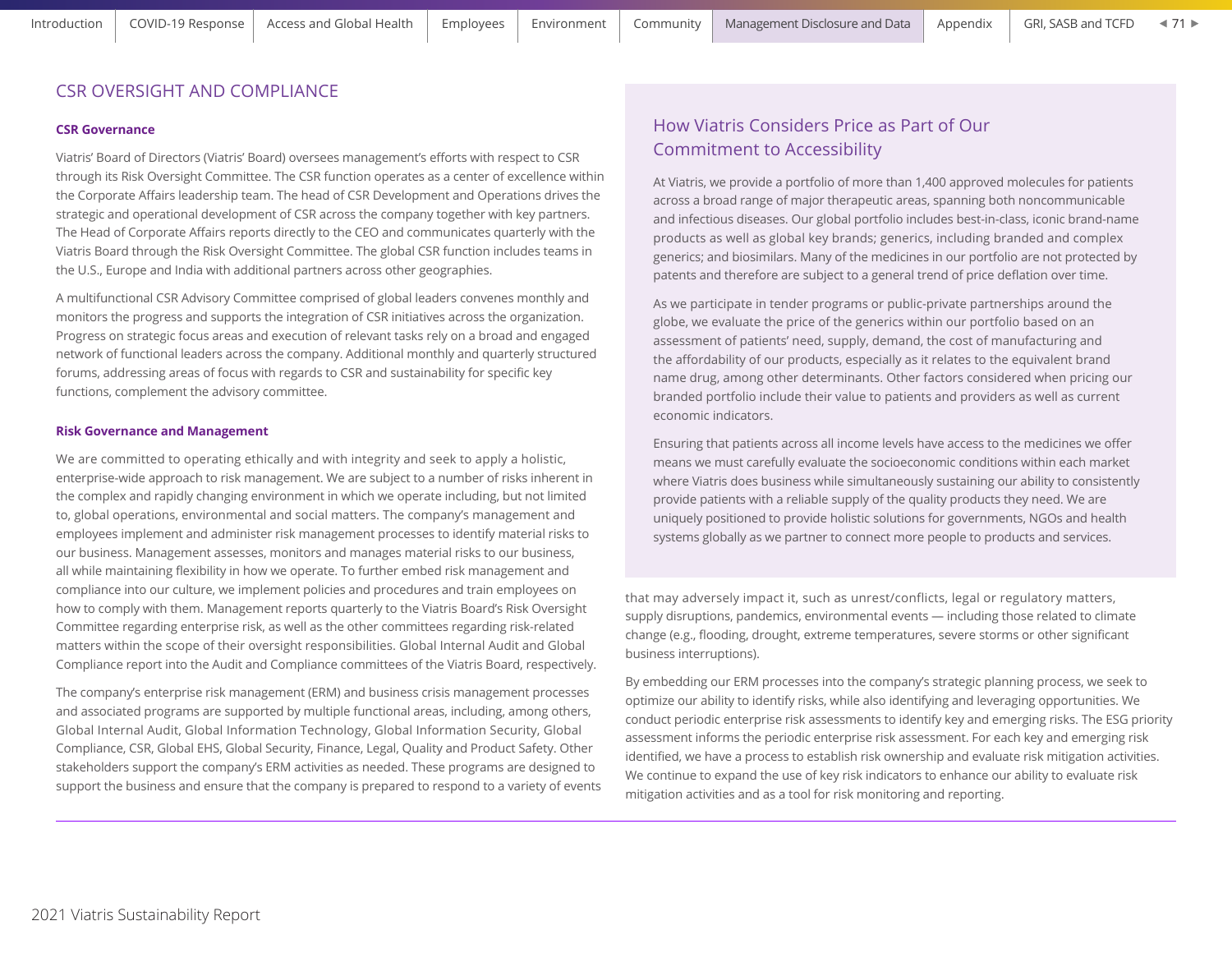As we continue to expand into new geographies — potentially with different risk profiles safeguarding integrity in business conduct and our assets is critical. We have wellestablished procedures to identify, manage and monitor risks as part of expanding our business. Risks associated with expansion into new geographies and other outputs of our ERM program are leveraged by Global Internal Audit in determining areas over which it will perform audits.

In connection with its oversight responsibilities, the Compliance Committee of the Viatris Board reviews significant global compliance-related policies relating to pricing and/or commercialization of the company's products and services, among other oversight responsibilities.

## **Global Privacy Governance**

The company is committed to protecting the information relating to identified or identifiable natural persons (Protected Data). The Viatris Privacy Notice (Privacy Notice) describes our collection, use, disclosure and retention of Protected Data in relation to our websites, apps, services, and platforms, and the use of them, our marketing and provision of products and services, our interactions with individuals in-person, by calling us, or by mail, and otherwise during the operation of our business. The Privacy Notice also explains the ways in which, under applicable laws, a person can control the processing of their Protected Data and exercise other rights.

All company personnel are required to adhere to and comply with applicable company policies and procedures. Should applicable data protection laws or regulations provide for more stringent requirements than specified in our governance documents, those applicable data protection laws and regulations govern.

The company monitors, investigates, and responds to suspected and/or confirmed Protected Data incidents as required by applicable data protection laws and in proportion to the nature, extent, and sensitivity of the Protected Data.

The Head of Global Privacy oversees all ongoing activities related to the development, implementation, maintenance, and adherence to the company's policies and procedures relating to Protected Data.

Key areas within Global Privacy Governance include, but are not limited to:

- Employee training;
- Aligning the company's practices and procedures with all relevant local, regional, national, and international laws and regulations;
- Overseeing the revision and negotiation of privacy agreements and privacy terms;
- Privacy and data protection due diligence for third parties, including vendors and HCPs, and in connection with distribution arrangements and acquisitions;
- Ensuring appropriate and compliant responses to individual's privacy rights requests;
- Appropriate contact with relevant data protection authorities and handling inquiries and requests for information from same; and
- Investigation of any suspected and/or confirmed incidents.

#### **Information Security**

We have an information security strategy which focuses on implementation of effective controls, procedures, and training on decreasing risks, increasing information security maturity, improving security capabilities and secure partnership enablement.

Our Information Security organization consists of an internal team of certified subject matter experts in the areas of information security risk management, supply chain information security, incident response, security operations, access and application security, education and awareness and security operations. The team is supplemented by a 24/7 managed security service provider that serves as the initial point of contact globally for security monitoring, incident response and vulnerability management.

The Viatris leadership team is updated as needed or on a quarterly basis regarding the status of the overall cybersecurity program, emerging external and internal risks and key risk indicator performance. The Chief Information Security Officer and Chief Information Officer reports bi-annually to the Risk Oversight Committee of the Viatris Board regarding our information security program and performance.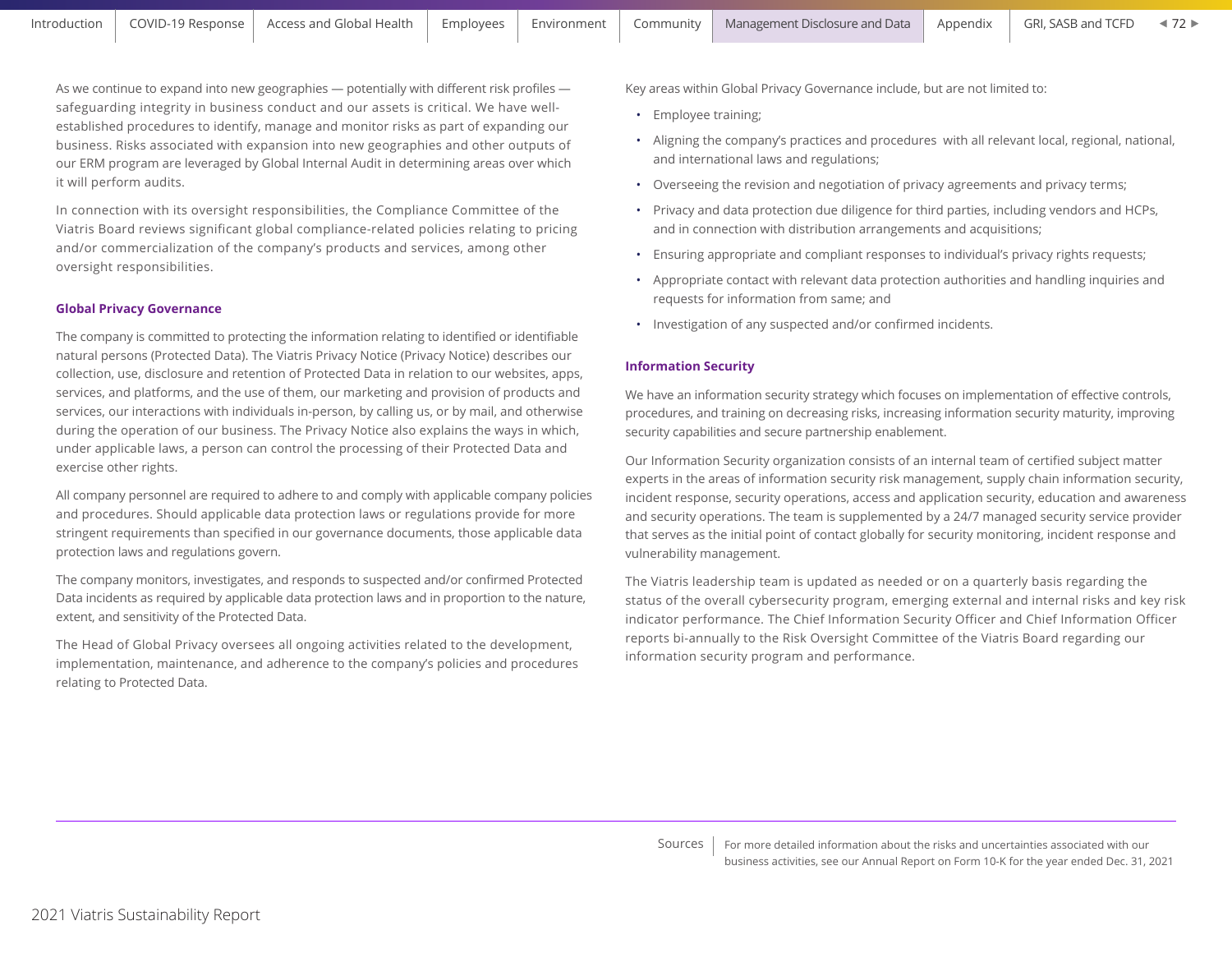$473$ 

As part of our multi-year information security program, we focus on seven key threat areas: malware, hacking, social, physical, misuse, accidental and environmental. Across each of these seven areas, we have comprehensive policies and procedures in place to identify and mitigate risks as well as train employees. In addition to internal experts, we utilize third parties for management, controls and audits. Depending on the asset risk profile, testing is conducted on a quarterly basis. Our control procedures are designed to support a remote-flexible work environment.

## **Protections Against Hacking**

We run a security monitoring program in partnership with an external managed security service provider. We employ multifactor authentication and certificate-based encryption for all external access and authenticated connections. Vulnerability management and patch management processes are in place to reduce the overall threat landscape. The network is monitored 24 hours a day, seven days a week, and 365 days a year using industry best practices, tools and processes. Penetration testing is conducted quarterly by internal and third-party resources based on asset risk. Cybersecurity simulations, including tabletop exercises, are executed to test the company's procedures and the internal team's ability to detect, respond and recover in the event of an attack. Our standards and policies are reviewed on an annual basis by a third party.

As part of continuing to improve our overall information security capabilities, we focus on addressing all areas of the National Institute for Science and Technology (NIST) Cybersecurity Framework: Identify, Detect, Protect, Respond, and Recovery. Every two years, we conduct an information security benchmark using the Information Security Forum's (ISF) assessment tool. In addition to the overall risk mitigation program, we carry a multitiered cyber insurance policy.

# Cultivating Good Conduct and Compliance

Everyone in the company — and those acting on our behalf — are personally responsible and accountable for the company's reputation and dedication to doing business with integrity. We implement robust policies, procedures, and associated training to support that individual responsibility.

## **Organization**

The Chief Compliance Officer (CCO) has the operational responsibility to ensure the company's corporate compliance program is effective and robust and directs its day-today implementation. To ensure broad perspectives and independence in the compliance department, the CCO reports to the Viatris Board's Compliance Committee and the Chief Executive Officer.

The Compliance Committee makes recommendations to the Board and/or oversees the development, implementation, maintenance and monitoring of the corporate compliance program, the Code of Business Conduct and Ethics, and significant related global policies designed to support and promote compliance with company requirements, and legal rules and regulations. This includes topics such as Anti-Corruption and Fair Competition, which are covered within the Code of Business Conduct and Ethics.

The company's Code of Business Conduct and Ethics outlines guiding principles on how employees and those working on our behalf must conduct themselves. It also informs on policies and standards while providing high-level guidance on critical areas of the company's business operations.

The compliance department is organized by operating regions and Global Centers of Excellence (CoE). The compliance department and the Global Compliance Program are structured in a manner consistent with the Office of Inspector General of the U.S. Department of Health and Human Services (OIG) Resource Guide for Measuring Compliance Program Effectiveness. A direct report to the CCO leads three global CoEs that are anchored by our Global Compliance Service Hub and that support the company's global operating regions and business. A senior compliance leader manages each respective CoE, which focuses on policies, training and communications, risk assessment and monitoring, due diligence, and investigations.

Areas of focus in Viatris' global compliance framework include:

- Raising Concerns
- Operational Compliance
- Fraud and Corruption
- Fair Competition, Pricing, and Anti-trust
- Corporate and Securities Laws
- Fair Employment and Data Privacy Practices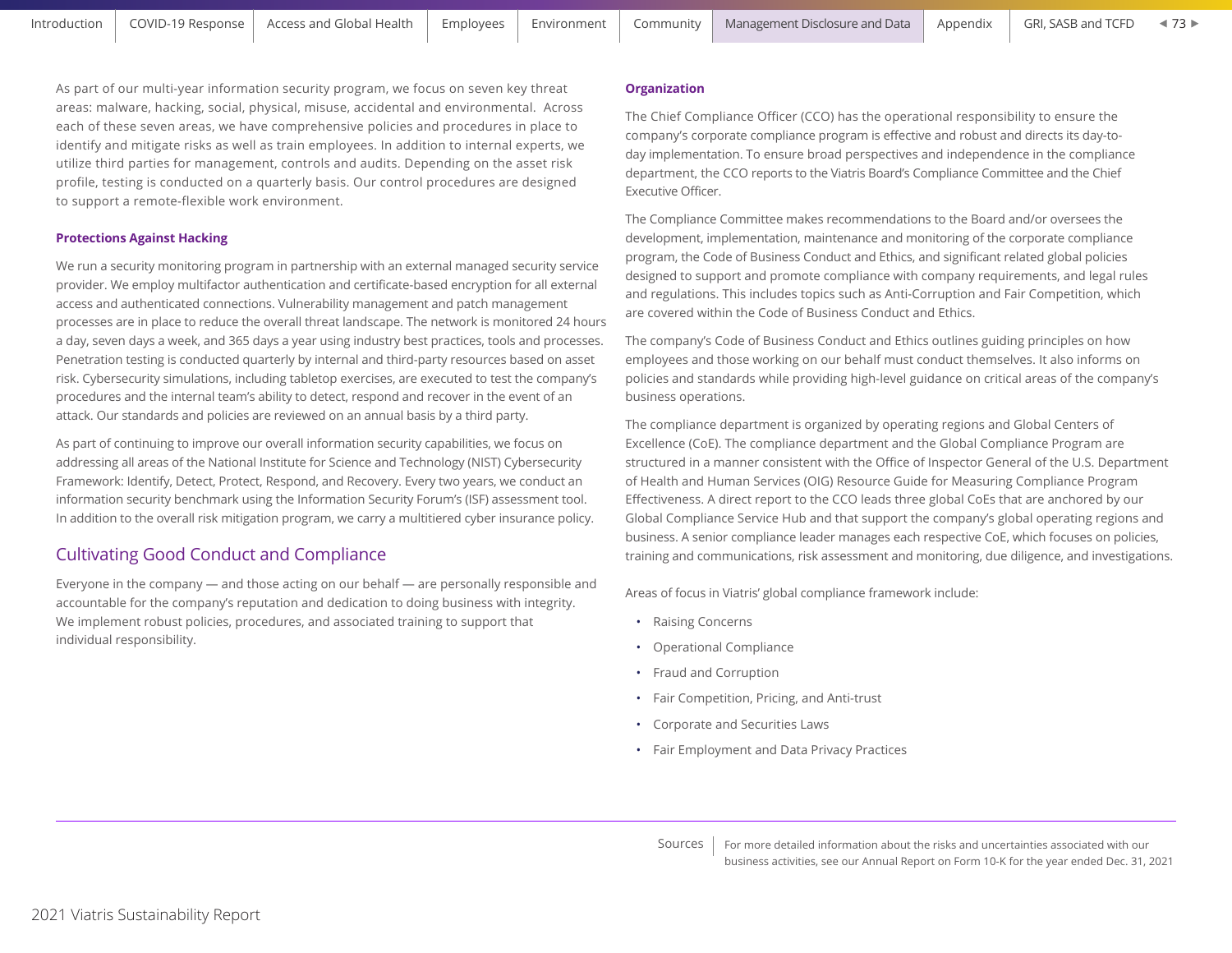To reinforce our commitment to compliance, in 2021 we:

- Continued to harmonize compliance-related topics into a unified policy landscape for Viatris
- Continued to implement an effective, comprehensive and consistent Global Compliance Monitoring Program to improve risk-management capabilities
- Further enhanced our compliance investigations process in consideration of company requirements as well as evolving laws and regulations

We also established a Global Compliance Service Hub in India, which includes the following key elements:

- Enhanced management of Trade Control Risk
- Mergers & Acquisitions Due Diligence under the direction of global leadership
- Updated the current system for Transparency Reporting

The compliance department oversees the development, maintenance and recordkeeping of general and administrative global policies and procedures and performs various periodic and needs-based operational audits throughout the year, often in conjunction with Internal Audit.

As part of reinforcing the culture of compliance in the continued integration, during 2021, we implemented a Global Compliance Campaign to further underscore how our commitment to ethical standards and robust compliance helps to support our mission and is vitally important to the patients who use our products. The Global Compliance Campaign addressed compliancerelated tools, leadership messaging and training, among other activities. In addition, our CEO and CCO held virtual town halls, together with regional compliance leaders and compliance champions across our global footprint. Looking to 2022, an external assessment of the Viatris global compliance program is planned.

## **Training and Education**

We require and provide dedicated training on anti-corruption, fair competition and the company's Standards for Interactions with HCPs, for employees with relevant job responsibilities. We also require specific training courses for individuals based on their function. Examples include:

- Vendors that may interact with government officials on our behalf also receive anticorruption training.
- Depending on their role, part-time employees and contractors are required to take subsets of the trainings listed above.
- Employees who deal directly with the government receive additional, focused training related to Standards for Interactions with HCPs from their local Compliance partner(s).
- Established regional investigation committees to streamline the compliance investigations process while building efficiencies, aligning to the commercial segments and creating transparency and partnership with key stakeholder functions.

In addition to comprehensive training in relevant areas in which an employee may work, we require employees to complete regular trainings in regard to the Code of Business Conduct, Fair Competition an Anti-Corruption, among other topics, and track completion rates. In 2021, the completion rate for Code of Business Conduct and Ethics training was 97%.

## **Fighting Corruption and Promoting Fair Competition**

The company's anti-corruption program is based on the elements of the U.S. Department of Justice (DOJ) and Securities and Exchange Commission (SEC) Resource Guide to the U.S. Foreign Corrupt Practices Act; the U.K. Ministry of Justice Bribery Act 2010 Guidance; and the Organisation for Economic Cooperation and Development's Good Practice Guidance on Internal Controls, Ethics and Compliance, as well as the local laws where we operate.

#### A few highlights:

- Our anti-corruption policy requirements set out in our Global Compliance Governance Document strictly forbid bribery and corruption in any form anywhere we do business.
- The policy defines bribery and corruption, including facilitation payments, which are strictly prohibited even where permitted under local law.
- We have monitoring and auditing procedures in place to identify and deter such payments.
- We reassess our anti-corruption program periodically and make enhancements as warranted.

Training is provided for employees regarding bribery, corruption, facilitation payments and areas of increased risk. The training also guides employees on what constitutes acceptable behavior and how to seek support when questions arise. We also monitor any case of suspected conflict of interest. Each identified case is investigated and if concerns remain after investigation, actions are taken as appropriate.

We provide several options for personnel to submit concerns or seek guidance: either online or via telephone, mail or email. Colleagues can also to reach out to their manager, specific departments, their local compliance support, or use the Compliance Line.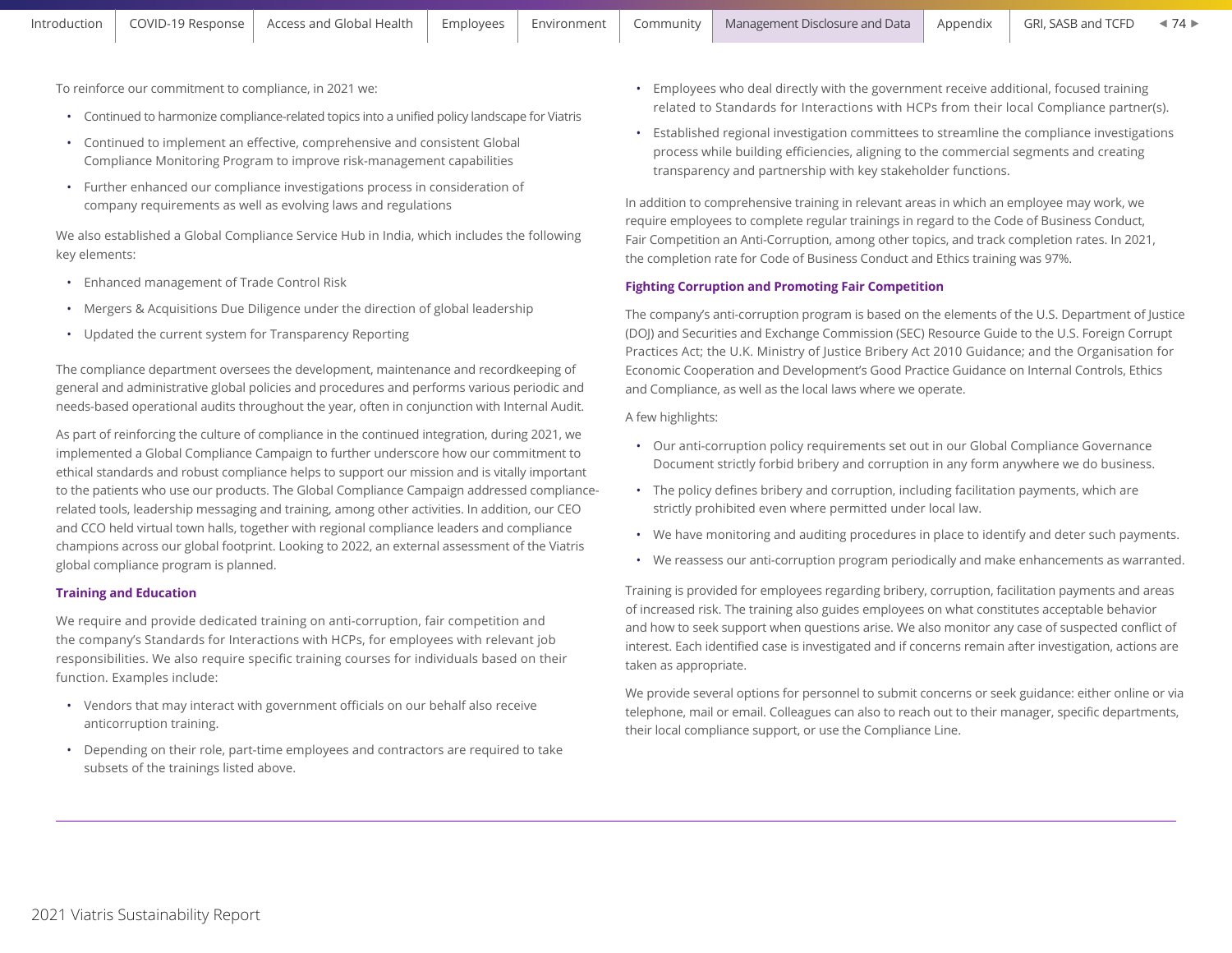As part of the company's ERM program, Internal Audit assesses anti-corruption and anti-fraud management over entities throughout the world from a corruption risk perspective.

Size (the number of people and sales volume) and a country's ranking in the Transparency International Corruption Perception Index (CPI) are key to informing the potential risk profile of an entity. Entities identified as being in a higher-risk environment along with those of strategic importance to the company are a particular focus. Further, we monitor business activities that are deemed an elevated risk — such as government officials and HCP interactions — through established internal processes and controls. Our procedures also address our business partners. In 2021, we continued updating local risk assessments based on development of the business and compliance risks globally.

## **Ensuring Good Conduct in External Partnerships**

External partners sometimes act as intermediaries on our behalf or in settings where special skills or expertise are required. Given their role, it's essential these partners comply with the company's ethical and anti-corruption standards and act with good judgment.

The compliance department identifies business partner categories that may carry higher inherent corruption and/or reputational risk. These partners operating in high-risk areas (whether geographic or subject matter), noted during the business contract drafting and approval process, are subject to a risk review based on a robust due diligence process including investigation and clarification of discovered legal, civil and reputational allegations or convictions.

Anti-corruption language is included in our contracts, as applicable. We also have a process to train business partners who interact with government officials on the company's behalf in our anti-corruption policy requirements and procedures.

#### **Reporting Compliance Concerns**

We encourage open communication, provide a variety of channels for reporting potential compliance violations, and strictly prohibit retaliation relating to any reports made in good faith.

Employees are encouraged to discuss compliance concerns with their supervisor, Human Relations, Legal, or Compliance. They also can use the company's Compliance Line, which is operated by an external party.

The Compliance Line is available 24/7 and permits anonymous reports in all countries in local languages where permitted by law. In addition, colleagues can report a concern through the online web portal located on the Company's intranet.

For investigating, resolving and remediating reported events, our Global Policy on Reporting and Investigating Compliance Related Matters requires thorough, timely, and impartial investigation of reported concerns in coordination with the Human Relations team as well as Legal and other functions as appropriate, and fair and consistent disciplinary measures when appropriate.

The policy is available to all employees on the company's intranet. Every effort will be made to keep reports of CRMs and ORMs confidential to the extent possible, consistent with the need to conduct an adequate investigation and in accordance with any applicable local law. Compliance and its partners seek to maintain confidentiality throughout the investigation process and to help ensure that good faith reporters do not suffer negative employment actions as a result of their allegations.

## **Responsible Marketing and Promotion**

Our colleagues often interact with members of the healthcare community as part of their efforts to educate on the appropriate use and efficacy of the company's products. These interactions are important and fundamental to increasing patient access but may bring elevated risk.

Our Standards for Interactions with HCPs instruct employees on proper behavior when engaging with HCPs. The standards are grounded in company-wide standards and take into consideration local laws and regulations. Any member of our workforce who interacts with HCPs is trained on the standards and is required to comply with them. Additionally, employees are trained in the company's Code of Business Conduct and Ethics, which also addresses interactions with HCPs.

We have well established global, regional and local policies and procedures that inform employees on appropriate interactions with the healthcare community and requirements pertaining to drug promotion and ethical marketing. Risk assessments, monitoring and employee training are key components of each. Our policies are consistent with regulations and adhere to ethical standards set forth by the company and industry associations.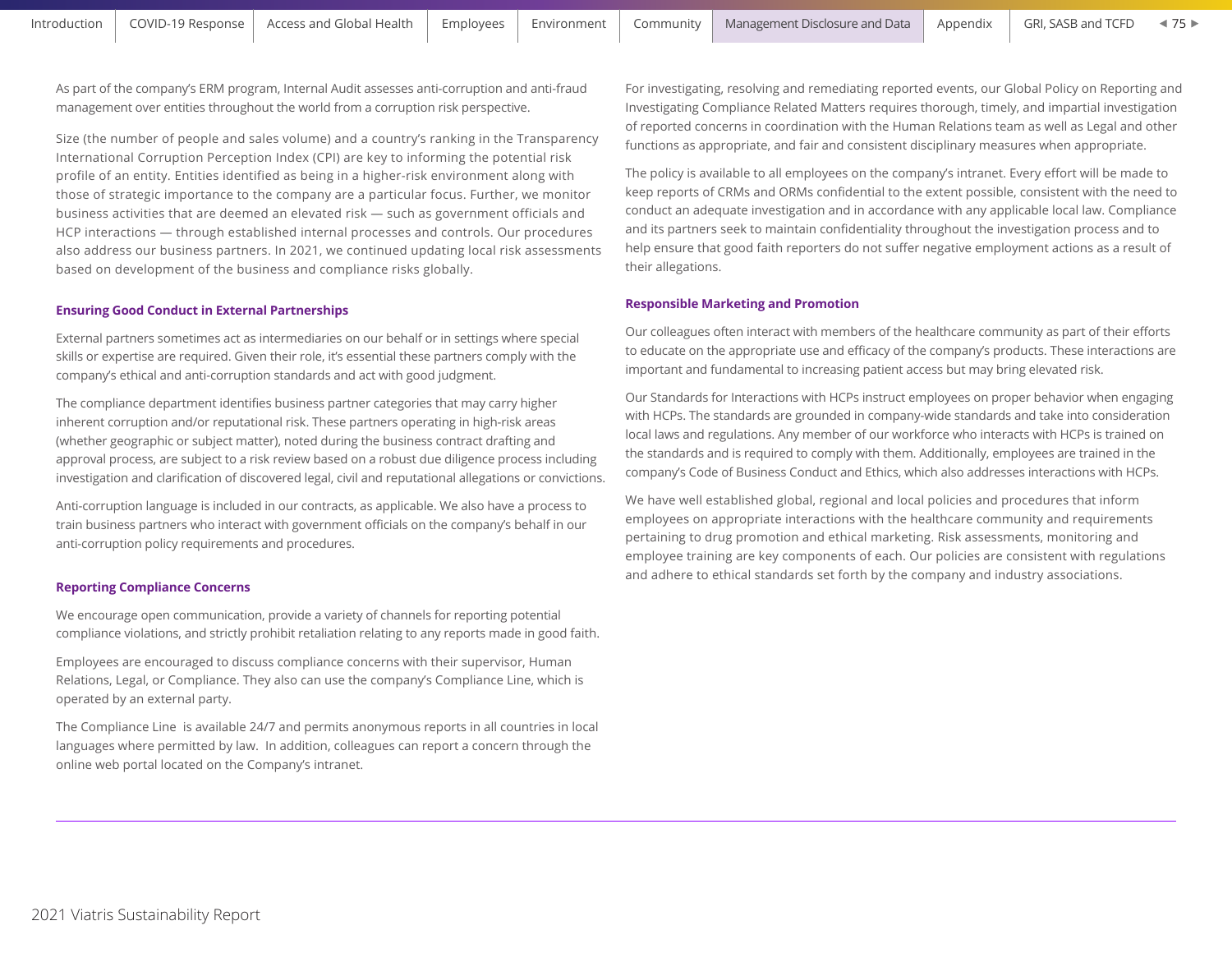The Global Policy for the Marketing and Advertising Review Council requires the establishment of local procedures to ensure that all promotional materials and other commercial communications are reviewed and approved internally by appropriate subject matter experts.

- The goal of the local review procedures implemented under the policy is to ensure that all materials and communications intended for promotional or commercial purposes are accurate, truthful, medically and scientifically sound, not misleading, and compliant with all applicable marketing, legal, regulatory and medical requirements and company policies.
- These local procedures include robust review processes, risk assessments and compliance monitoring as part of the company's compliance program and enterprise risk management.

Promotional activities and materials must never involve promotion of drugs for off-label indications, uses, doses or populations.

## **Engaging in Political Activity Responsibly**

As part of advocating for sustainable access to medicine and holistic solutions for more resilient healthcare systems, we educate stakeholders on complex topics related to the highly regulated pharmaceutical industry. As a global healthcare company, we seek to mitigate the risk of unintended negative consequences for patients from even the most well-intended policies.

In accordance with relevant laws and regulations, Viatris may support political candidates and organizations of various political parties, directly or through trade associations, in support of public policies that align directly with Viatris' mission and policy objectives. Among other areas of interest, we support efforts that contribute to pharmaceutical safety and innovation to further our mission in providing patients access to high quality medicine.

All political contributions are required to be made in accordance with relevant local laws. Only to the extent allowed by law may Viatris directly contribute to political candidates and political organizations. This is relevant primarily for Viatris' U.S. subsidiaries and Viatris' U.S. Political Action Committee (ViaPAC), a voluntary, nonpartisan, employee run committee. The Viatris Board's Compliance Committee oversees company global policies and procedures for corporate political and lobbying expenditures. A report of these expenditures, along with certain U.S. trade association affiliations, is made available on our website. Viatris' policy governing political contributions also is available on Viatris.com. Within the U.S., that includes filing relevant lobbying and political contribution reports in accordance with the U.S. Lobbying Disclosure Act. Those reports can be found on the U.S. Senate office of Public Records website or the U.S. House of Representatives Office of the Clerk website. Viatris is also required to comply with any laws that govern its lobbying and advocacy efforts generally.